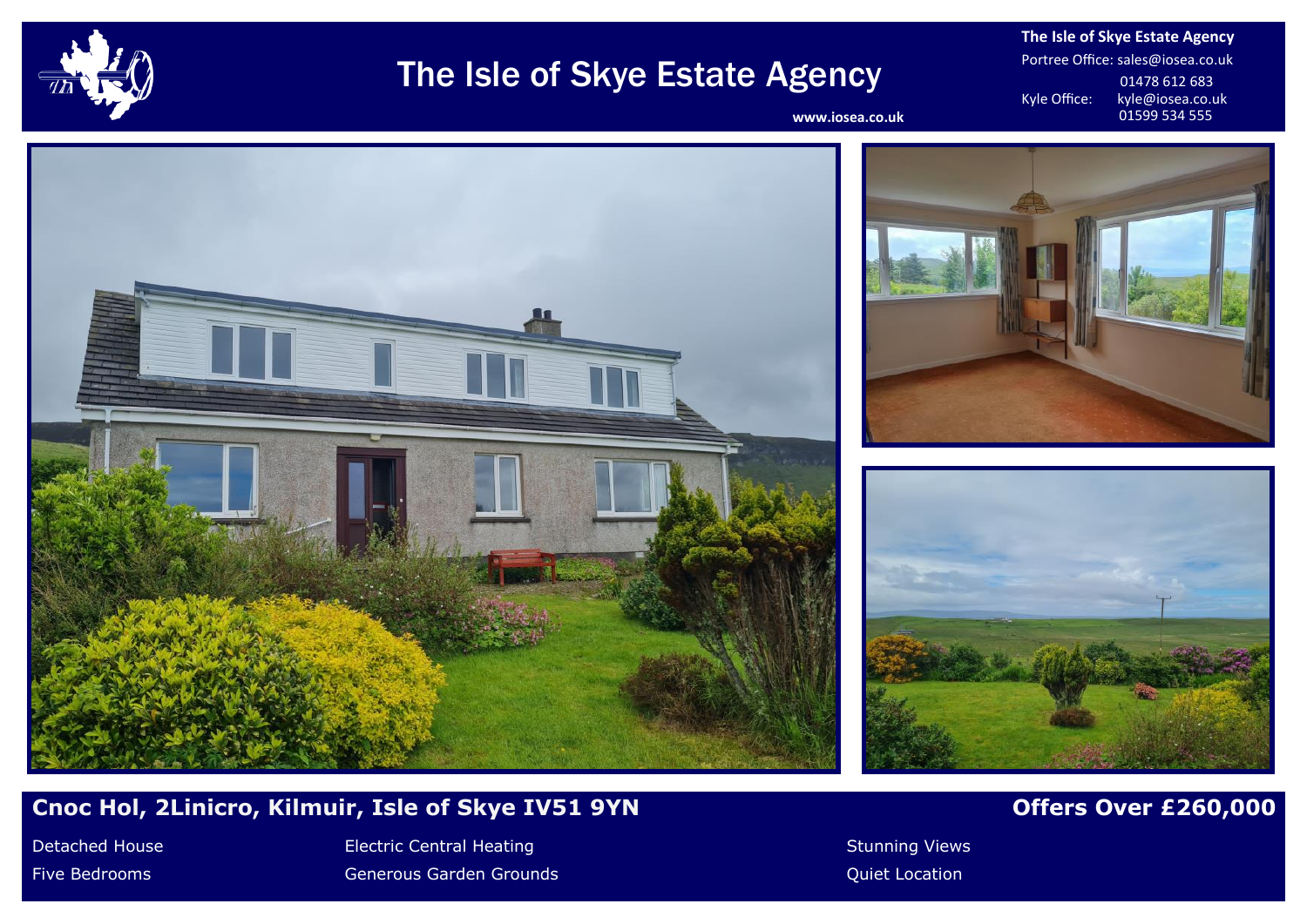# **Description:**

**Cnoc Hol, 2 Linicro is a substantial five bedroom house located in the popular township of Linicro, Kilmuir on the north coast of Skye and affords widespread views over the surrounding croft land and towards Western Isles.**

Cnoc Hol, 2 Linicro is set within the peaceful crofting township of Linicro, Kilmuir located close to the village of Uig and all the amenities on offer. The property sits in an elevated position and affords stunning views over the surrounding croft land towards the Western Isles. Set in well maintained garden grounds Cnoc Hol overlooks Monkstadt House, once the seat of Clan Donald and close to the point where Bonnie Prince Charlie landed on Skye in 1746.

The accommodation within is set out over two floors and comprises of Entrance Hall, Inner Hall, , Hallway, Lounge, Kitchen / Diner, Shower Room, Rear Lobby and three bedrooms on the ground floor. There are two further bedrooms and a bathroom on the first floor. The property benefits from UPVC double glazing throughout, electric central heating.

The large garden grounds are mainly laid to lawn with mature shrubs, bushes and trees and provides a private space in which to take in the beautiful views. Parking is provided on the driveway and there is also a detached garage to the side of the property.

Cnoc Hol presents a wonderful opportunity to purchase a lovely home in this ever popular part of Skye and must be viewed to fully appreciate what is on offer.











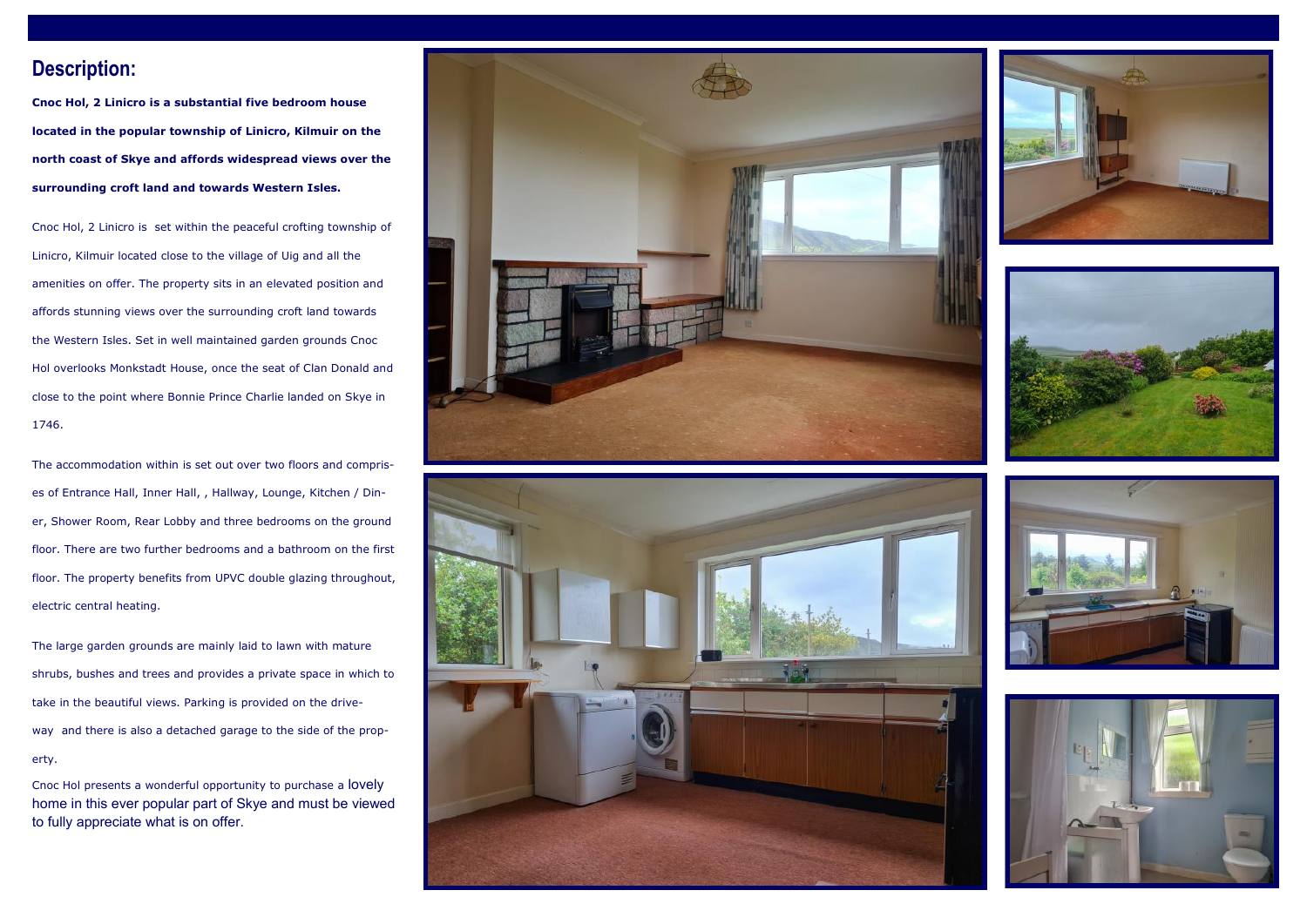# **Room sizes**

# **Ground Floor**

**Entrance Hall** 4.61m x 3.60m (15'01" x 11'09") **Bedroom One** 3.56m x 3.59m (11'08" x 11'09") **Inner Hall** 0.96m x 6.12m (3'01" x 20'01") **Lounge** 3.58m x 5.62m (11'09" x 18'05") **Kitchen** 4.34m x 3.57m (14'02" x 11'08") **Bedroom Two** 3.36m x 3.58m (11'00" x 11'08") **Bedroom Three** 2.50m x 2.88m (8'02" x 9'05") **Shower Room** 2.50m x 1.81m (8'02" x 5'11") **Rear Lobby** 1.22m x 0.87m (3'11" x 2'10") **Utility** 1.55m x 1.22m (5'01" x 3'11")

# **Upper Floor**

**Bedroom Four** 4.00m x 4.81m (13'01" x 15'09") **Bedroom Five** 2.28m x 9.38m (7'05" x 30'09") **Bathroom** 3.14m x 1.99m (10'3″ x 6'06").